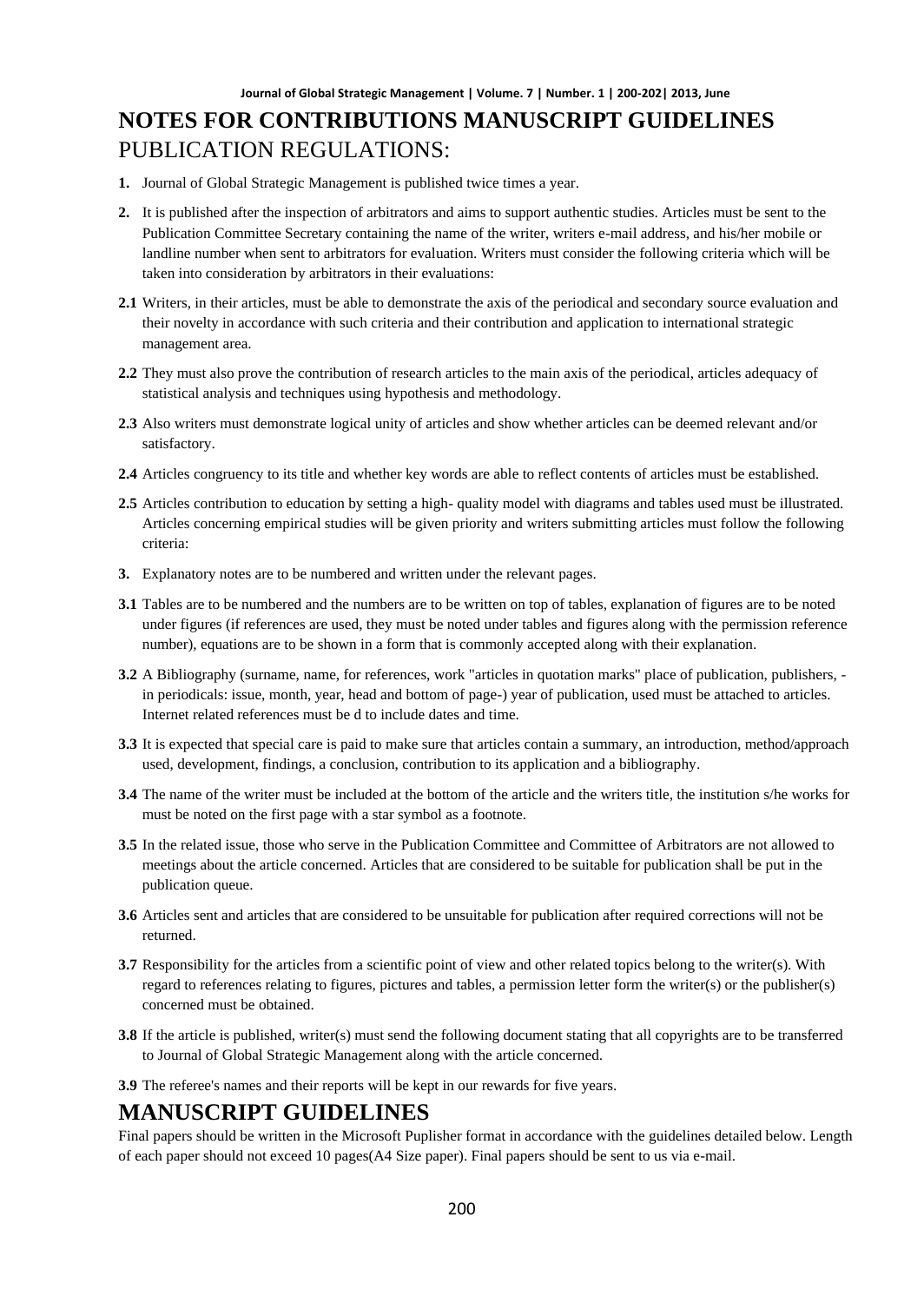#### **Journal of Global Strategic Management | Volume. 7 | Number. 1 | 200-202| 2013, June**

### **Base Font**

The paper should be typed Times New Roman with Point Size 10 and Single-spaced. A space should be between each paragraph.

# **Margins**

Set your margins as follows: Left Margin:3 cm Right Margin:3 cm Top Margin:3 cm Bottom Margin:2,50 cm

# **Title**

The title should be in all capital letters, boldface, "SIZE 20" and centered at the top of the first page. The author(s) and affiliations(s) should be centered, bold face, "SIZE 16" and single-spaced, beginning on the second line below the title. Do not use titles such as Dr. or Assistant Professor. etc.

## **Abstract**

On the second line following the author(s) and affiliation(s), the word abstract should be centered and typed in all capital letters boldface with the "SIZE 16". The text of the abstract should be italicized and not more than 500 words and 3-5 keywords must be included.

## **ABSTRACT**

The main object of this paper $\hat{a} \in \mathcal{C}_1$ 

## **Body**

The body of the paper following the abstract should be single-space, and both left and right justified. Microsoft Word calls this "Justify".

First-level headings should be centered, boldface and in all capital letters with the "SIZE14" (Following the abstract, include a first level heading before the first paragraph of the body of the paper to clearly separate the two).

## **INTRODUCTION**

Second -level headings should be flush with the left margin, bold face, "SIZE 16" and in upper and lower case letters (NOT all caps).

# **Strategic Decision Making**

# **Exhibits And Appendices**

Exhibits may be included with each one appearing on a separate page. Exhibits should be typed as close as possible to the location they are cited. Headings should be centered, boldface, and capitalized above the exhibit. The size of the heading for each exhibit should be "SIZE 12".

# **EXIHIBIT 1**

Appendices should immediately follow the body of the paper and precede the references. The word appendix should be centered above the appendix, in "SIZE 16", bold and caps.

### **APPENDIX References**

Calling references in the text should be handled with the use of last name, year of publication and page number. Ansoff (1965; 56) indicate that  $\hat{\mathbf{a}} \in \mathbb{R}^n$ 

The bibliography should include those reference cited in the text of the paper and should be titled REFERENCE, which must be all in capital letters, boldface and "SIZE 16". References should be listed on a separate page at the end of the paper. A line must be skipped between references.

# **REFERENCES**

Bourgeois, L.J. and Eisenhardt, Kathleen M.(1988), Strategic Decision Process in High Velocity Environment: Four Cases in the Microcomputer Industry, Management Science, 34, pp.816-835.

Kirkwood, Craig W., (1997), Strategic Decision Making, Multi-objective Decision Analysis with Spreadsheets, Wadsworth Puplishing Company, California, USA.

Footnotes will NOT be used for references.